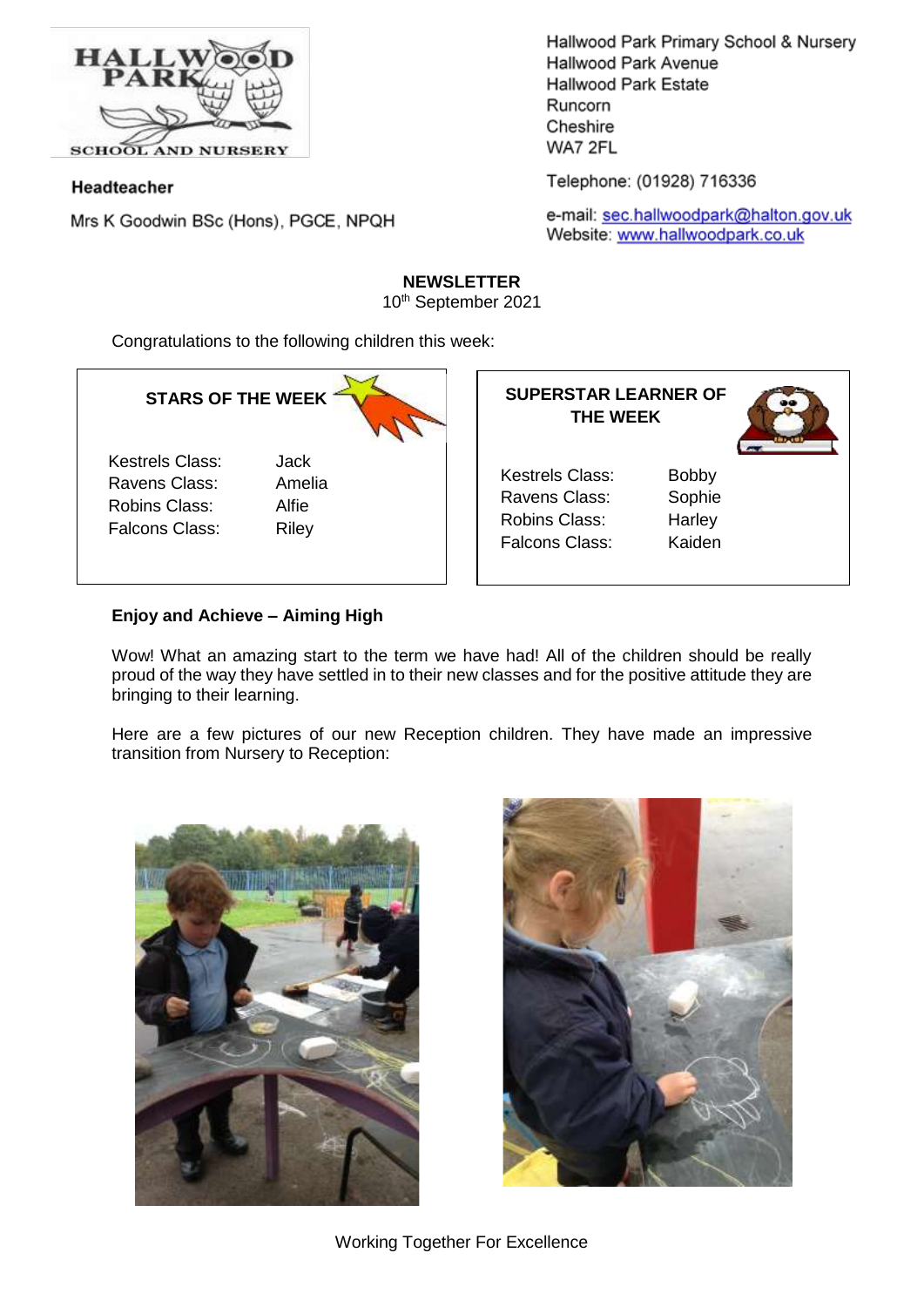

### **Covid Update**

The children and staff are no longer organised in separate bubbles, and we have been enjoying the opportunity to mix again. Clearly, however, we do still need to take precautions and so the children are still being given time to wash their hands frequently. Extra cleaning is also still in place to minimise transmission of the virus.

If your child shows any of the three main symptoms of Covid (high temperature, new persistent cough, loss/change of taste or smell), your child must NOT come to school. Please book a PCR test as soon as possible and inform school of the result.

Your child will no longer be required to self-isolate if they have been in contact with someone else who tests positive, and should attend school as usual, but you will also be advised to organise a PCR test as a precaution.

Please be aware that if the virus rate increases significantly or if we have an outbreak of positive cases, we may be required to reinstate some of the measures we had in place last year. We will keep parents and carers informed of any developments via the app.

#### **Meet the Teacher – Introductory Meetings for Parents and Carers**

Now that we can meet face-to-face again, we would like to invite all parents and carers to attend an introductory meeting with your child's teacher. The purpose will be to see the standards of work that are expected in your child's year group, the teaching methods being used, and to hear about routines such as homework and reading that we hope you will be able to support your child with this year. Most importantly, it's an opportunity to get to know you better.

In Key Stage 2, the children will be present, and so the meetings will be held in the Junior Hall on the following dates:

Tuesday 21<sup>st</sup> September at 9:00am Robins Class (Mrs Madden) Thursday 23rd September at 9:00am Ravens Class (Mr Smith) Thursday 23rd September at 3:00pm Falcons Class (Mr Fletcher)